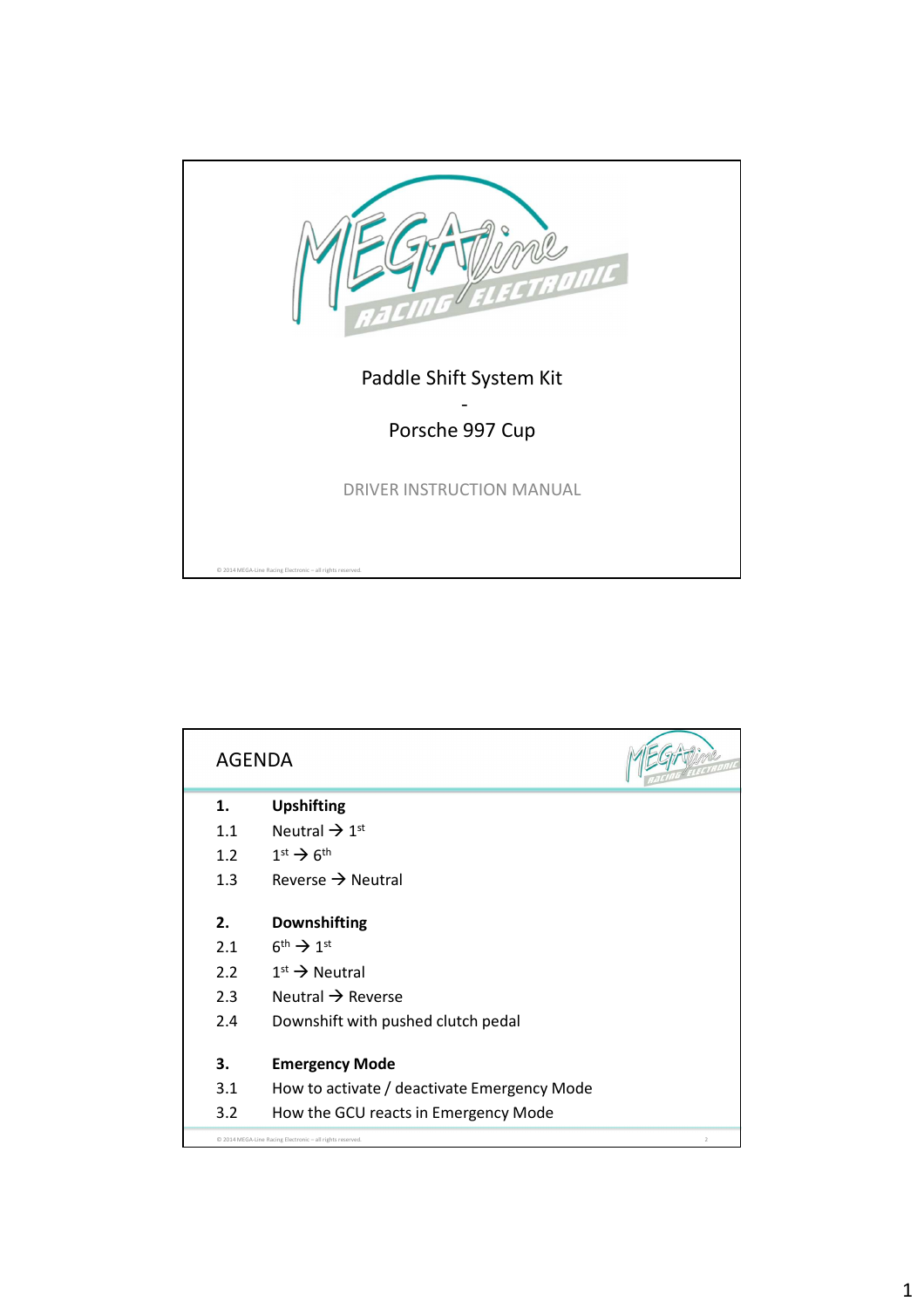## **1. Upshifting**



## **1.1** Neutral  $\rightarrow$  1<sup>st</sup>

To shift from **Neutral to the 1st gear** the driver has to **press the clutch** and **pull the Uppaddle**.

## 1.2  $1^{st} \rightarrow 6^{th}$

To **shift up** through the gears from 1st to 6th the driver has to **pull the Up-paddle** and he has to **be on throttle** and **must not push clutch paddle**.

An upshift from  $1^{st} \rightarrow 6^{th}$  is **prevented** by software if:

- neutral is engaged
- 6<sup>th</sup> gear is engaged

© 2014 MEGA-Line Racing Electronic – all rights reserved.

- the down paddle is pulled
- a request is made within the blocking time of the last gear change
- Driver is off-throttle and/or clutch pedal is pressed.

## **1.3** Reverse → Neutral

To **shift from Reverse to Neutral** the driver has to **press the clutch** and **pull the Up-paddle**.